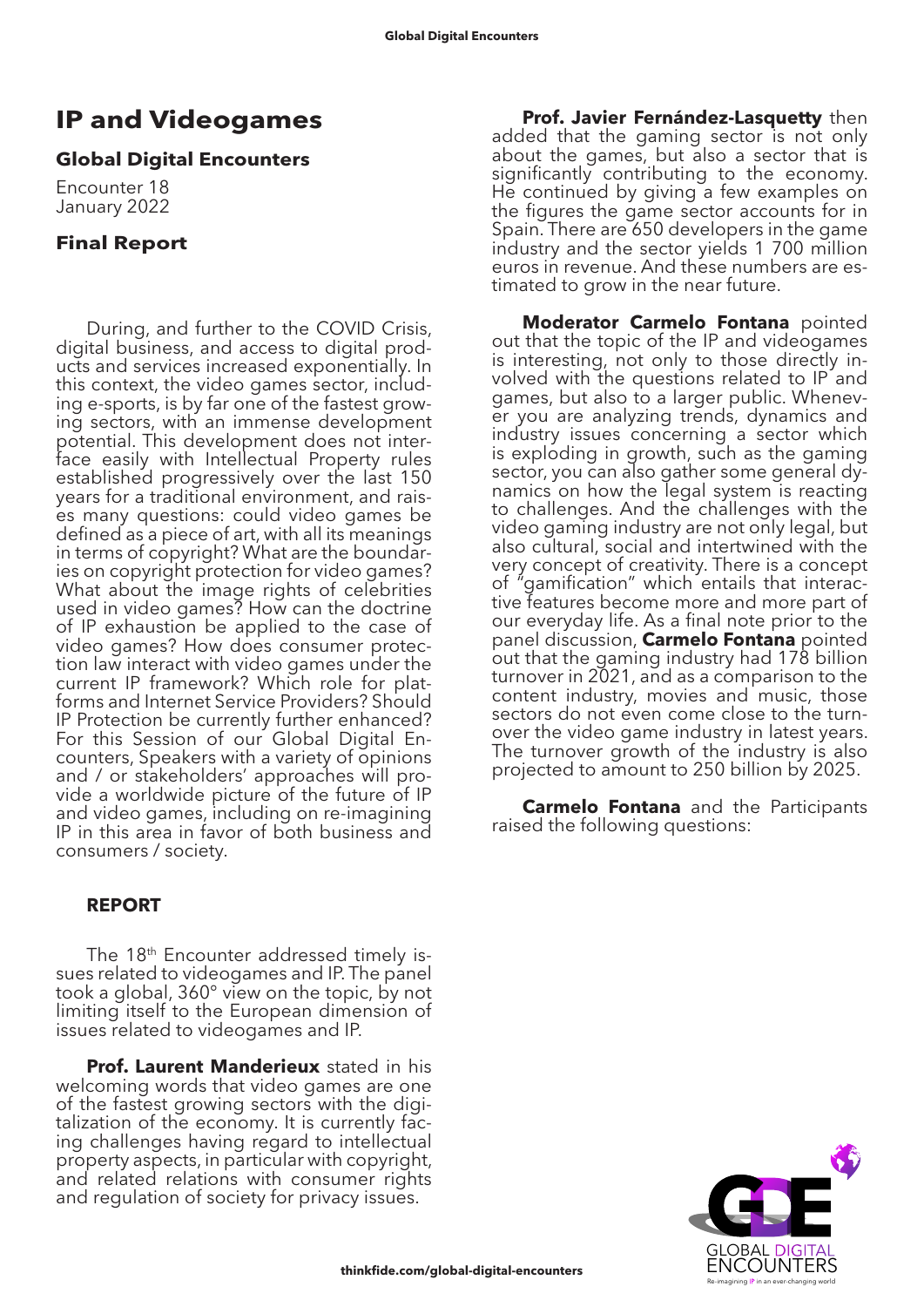#### **1 : HOW DO YOU VIEW THESE CURRENT TRENDS IN THE VIDEO GAME INDUSTRY? HOW HAS THE EXPLOSION OF THE INDUSTRY AF-FECTED THE VERY ESSENCE OF VIDEO GAMES?**

**Speaker Andrea Rizzi** started by pointing out that the evolution in the game industry has taken place quickly. Initially, video games would be regarded as physical products: they came with a disk embedding a software and the other content. Consumer would then pay one off lump sum for the game. The advancement of the internet changed the game significantly. The digital distribution models have enabled the introduction of the idea of games-as-a-service. Since the game publishers own the rights to the games, they also have the possibility to add content to the original games, thus extending the lifecycle of games and allowing right holders more time to (hopefully) recoup the increasingly significant development and marketing costs. It has become more and more common, that the games get additional content, new layers and levels which extend beyond the content the consumer had originally purchased. This means that consumers engage, beyond the initial purchase, into several micro-transactions in order to gain access to additional content.

**Andrea Rizzi** also drew a parallel to the Hollywood film industry, where the largest revenues would concentrate on very few big titles. That kind of development is also something that can be seen in the gaming industry where the most played titles take a significant proportion of the revenues.

**Speaker Alina Trapova** joined into the discussion by pointing out that related to the revenues, and to compare the gaming industry with the other creative industries, we are seeing lowest levels of online piracy in gaming. Several years ago, a study made on global online piracy conducted by the University of Amsterdam's Institute for Information Law (iVIR) showed that the gaming industry is seeing the lowest levels of online piracy: indeed, the industry itself has pushed for the gamesas-a-service model – the games are created for the digital ecosystem. This leads consumers to crave for the real deal and pay for the content. And this point leads to the question of the relation between IP and videogames, and more concretely to copyright. This issue was thought to have been settled some years

ago, but recent developments show that that is not quite the case. Questions arise as to whether video games are to be regarded as software or as audiovisual works, or as something more and hybrid. The European Court of Justice (CJEU) has touched upon the categorization of the video games and concluded that video games are "complex subject matter" (in Case C-355/12 Nintendo). They are not only software, but contain also audiovisual content. This is very much apparent in the modern video games, such as Cyberpunk 2077. These modern games come together with movie stars, premiers, suspension, musical scores, and stars. The notion of a video game has definitely moved towards being a service rather than a product. However, the law still tends to struggle with the categorization of video games, partly because, from a copyright perspective, there are two different legal instruments in the EU that come into play – the Software Directive 2009/24/EC and the InfoSoc Directive 2001/29/EC.

**Andrea Rizzi** added that now we are entering towards an era of games-as-a-platform. The video games are starting to have elements of social media as one of their main features. This takes video games to the next level. The shift towards "metaverse" has ramifications, not only from a perspective of IP but also from a regulatory perspective. While the interactivity and the social features are becoming an essential part of gaming, the amount of user-generated content might create new problems for the industry because of the potential liability questions.

**Carmelo Fontana** pointed out that, referring to his opening words, the dynamics of an industry can be illustrating how a legal system reacts to current challenges. Now we are heading towards a situation where the gaming industry might be invoking platform liability immunity rules under the E-Com- merce Directive. The current developments might also entail that the game producers themselves might have to ensure compliance with additional layers of regulation that have traditionally governed the activities of online platforms, such as platform-to-business rules, unfair commercial practices, misleading advertising, consumer protection, and other

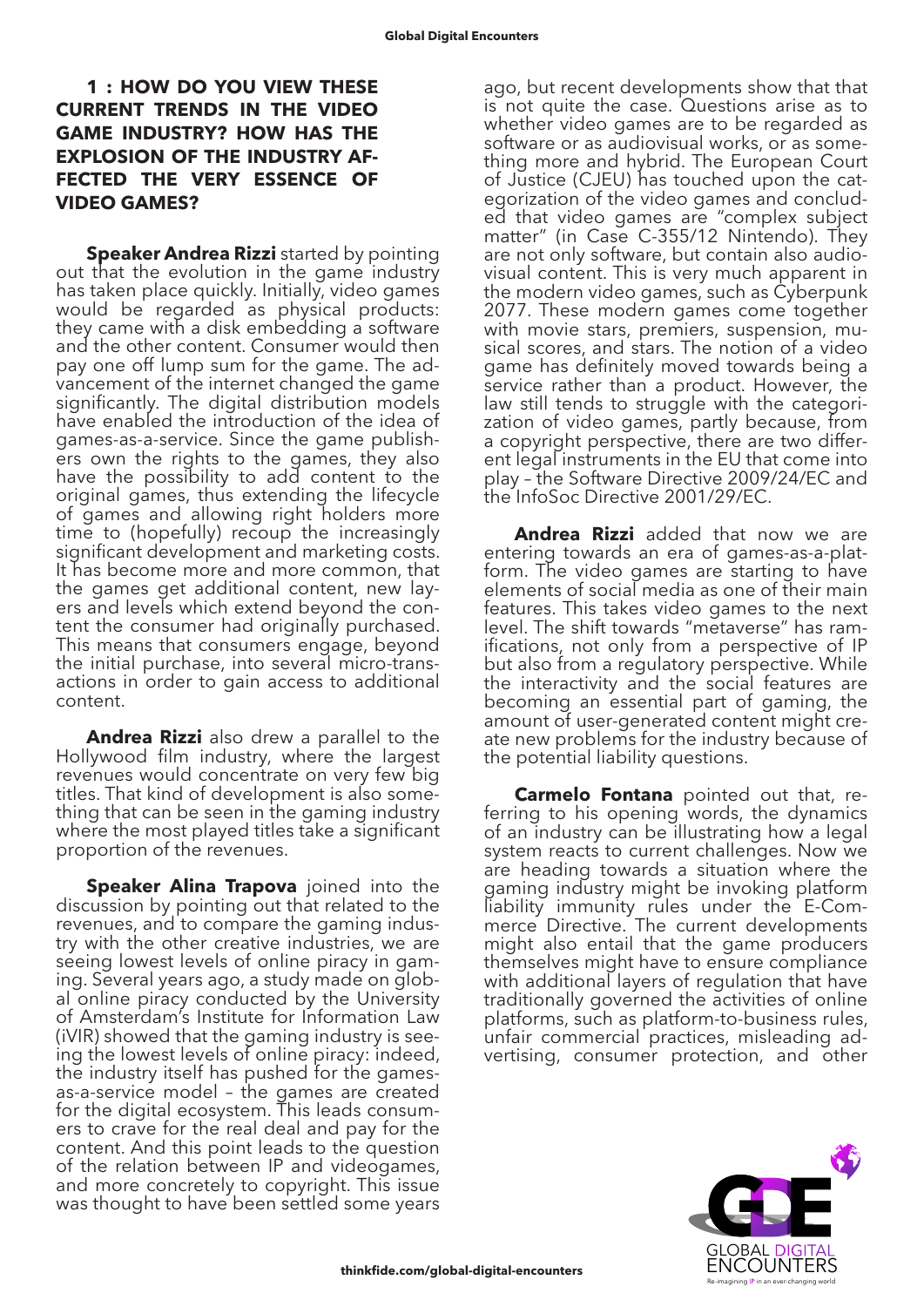similar rules. These rules are in a way targeted to tackle separate issues and might also collide with the traditional creativity of the video games, where you would have partly the artistic creativity within the video game but also creativity in marketing on how to sell services or third-party services within a video game. This is a complex scenario.

# **2 : COULD YOU ELABORATE MORE ON THE TRADITIONAL IP/ COPYRIGHT SPECIFIC ISSUES WITH THE VIDEO GAMES, SUCH AS THE DISTRIBUTION RIGHT AND COM-MUNICATION TO THE PUBLIC RIGHT TENSION? HOW IS THE VID-EO GAME INDUSTRY SHAKING THE FOUNDATIONS OF COPYRIGHT LAW?**

**Alina Trapova** noted that she very much agrees on the regulatory challenges, especially with the Digital Services Act in the making, and the CDSM Directive (Directive 2019/790), which we still do not know how it works in practice. As a general note, we can see a trend that online platforms are expected to act more responsibly in relation to the content they host. This entails more liability for the platforms. Platforms are the gatekeepers in the online environment, and the European legislator is hence pushing for more regula- tion on online platforms. All of this is still very specific to Europe. However, if the EU legislators' efforts prove to be successful then the law would certainly be replicated in other jurisdictions. Still, if these efforts prove to create bad laws, then we might catch ourselves with a huge competitive disadvantage and end up creating a lot of damage to different sectors.

Going back to more classical issues of copyright law, we know that video games are a complex subject matter. These are traditional issues of copyright law that have been discussed for years. However, we should take it to a modern setting – for instance, consumers get access to their games through gaming platforms such as Steam. From a copyright perspective it might be relevant to ponder what kind of an act it is. Is the online access of a video game an act of distribution, i.e. sale, or an act of communication to the public? From a copyright perspective there are direct consequences whether the act is categorized as a sale or as a license. A sale of a copy is exhausted once the product has been lawfully distributed. But there is no exhaustion of communication to the public right. There are additional difficulties from a copyright perspective since the EU copyright law struggles with the categorization of the video games, i.e. are they software or audiovisual works? The EU copyright law has two different legal instruments, the « InfoSoc » Directive for general copyright protected subject matter and the Software Directive which is a lex specialis in relation to the InfoSoc Directive. This has ramifications for consumers and defines what the consumers can and cannot do from a copyright law perspective, because of the existence or non-existence of exhaustion of copyright. The Tom Kabinet ruling (C-263/18) from the CJEU concerning e-books, which are closest to video games of all the copyright cases, touched upon the issues of sale or license and secondary markets (i.e. the issue of digital exhaustion). The Nintendo case established that video games are complex subject matter. From the Court's case law, a conclusion can be made, that in order to establish in which category a work belongs to, we need to look at the whole work and think about what the main feature of the work is. So, for instance concerning e-books, the Court noted that the software of the e-book, is only incidental in relation to the whole book. Applying this to modern video games, are video games purchased because of the fantastic elements of the software? Or, is there more to it? The Nintendo ruling already pointed out that there is more to it. However, it should be also noted that software development is a huge part of modern video games, and on the basis of that, there are interesting cases from the national courts in France and Germany dissecting the video games.

**Alina Trapova** continued by presenting a question to Andrea Rizzi, on whether the video games on Steam are purchased (sale) or subscribed (licence) and according to Andrea Rizzi, video games are subscribed through Steam. Carmelo Fontana continued by draw- ing a parallel to the music industry where con- sumers do not really want to buy the songs for ownership anymore, but are rather paying a standard fee in order to gain access to the musical works. We are moving towards a development where consumption of everything

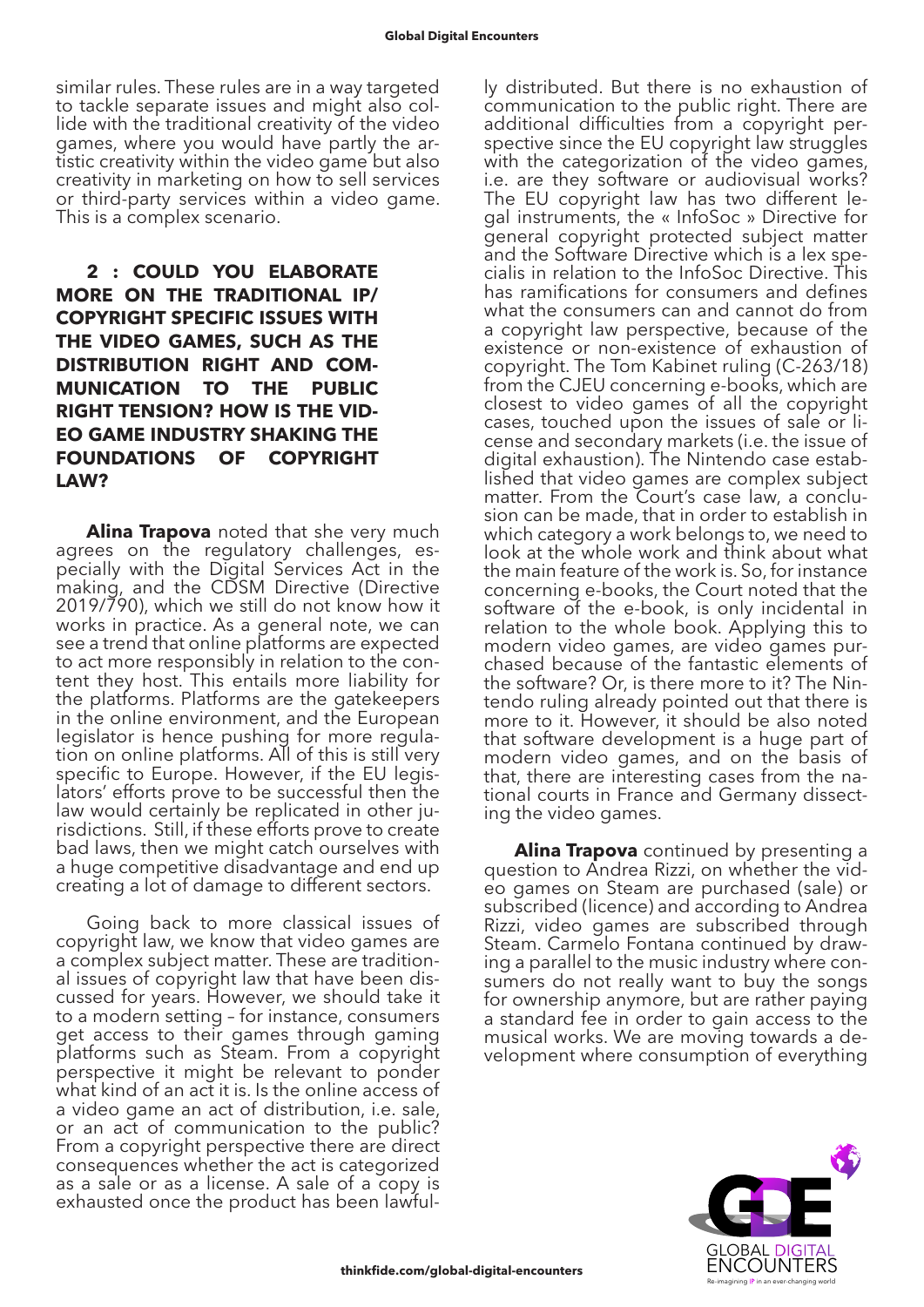will be based on subscription.

**Alina Trapova** agreed that the subscription model is definitely a trend we are heading towards. Alina Trapova has co-authored to an article, where the authors actually unpacked the video games from the perspective of sale vs. license dichotomy and from the perspective of goods vs. services dichotomy. It is important to recognize the difference between sale and license, concerning the contract between game developers and game consumers (players), and separate that discussion from the goods vs. services discussion. These concepts overlap but there are some differences between them. As a player, you are getting access to all the services the game developer provides, but that is something different from the sale vs. license discussion. There is an appeal case from a Paris Court, concerning the question whether the Steam accounts of the players are subject to exhaustion or not. The Paris court did not go down our way and the game industry was upset about the ruling. It is important to note that in these types of cases IP questions do not appear in a vacuum but are closely related to consumer law. Consumer law might also have something to say about expansive end-user license agreements ('EULAs').

**Andrea Rizzi** added that these questions remain central because the exhaustion debate directly affects the possibility of having secondary markets for video games. This is also a possibility that the right holders have for long tried to prevent : since we have entered a situation where games are offered as a service or as a platform, the transfer of ownership in the digital environment comes with complexity.

## **3: WHAT ARE THE SENSITIVE ISSUES CONCERNING THE RELA-TIONSHIP WITH THE THIRD PAR-TIES, CREATORS, COMPETITORS, AND WHAT IS THE IMPACT ON THE INDUSTRY AND IP LAW ?**

**Andrea Rizzi** reminded us that the sophistication of video games has increased significantly and reached a state of the art that is not always recognized. The reproduction of real life persons or icons in video games is an expressive medium to provide realism. However, it creates a tension between the expres- sive right of the developer, using the material

protected by IP rights (trademark, copyright) and the right holder of those rights. In order to be lawfully distributed, a video game has to be lawful and avoid infringing existing third parties' copyrights. Otherwise it could be subject to an injunction and its distribution could be blocked.

The territorial nature of IP rights, on the one hand, and the need of a global market for the video game distribution, on the other hand, represent a challenge for the lawyers and the game developers. Particularly this is an issue concerning image rights, since there is a lack of harmonisation of image rights at an international level. This issue can be problematic, especially when the game developers want to include a famous person/celebrity in their video game, for historical settings for instance. **Andrea Rizzi** emphasized that the inclusion of an image of a celebrity can add to the realistic setting of a video game and therefore enables the developer to achieve a creative effort. It is also often used as a narrative tool. It is therefore complicated to ensure a balance between the freedom of expression of the developer and the celebrities' right to control their image. Carmelo Fontana also added that in terms of clearing the third party image rights, the development we see in the gaming industry has some resemblance to the movie industry and online streaming platforms (such as Netflix, Amazon & YouTube).

**4: IN THE LIGHT OF THE RECENT MICROSOFT'S ACTIVISION BLIZ-ZARD ACQUISITION, SHOULD WE FEAR THAT PORTABILITY OR COM-PATIBILITY PROBLEMS WILL ARISE BETWEEN THE GAMES AND PLAT-FORMS ? ALSO, DO YOU THINK IT WILL GIVE MORE POWER TO THE CLOUD GAMING SYSTEM?**

**Alina Trapova** firstly specified that the US antitrust authorities will have a final say concerning the acquisition. With regard to cloud gaming, this will bring the same-old topics from the copyright perspective: distri-

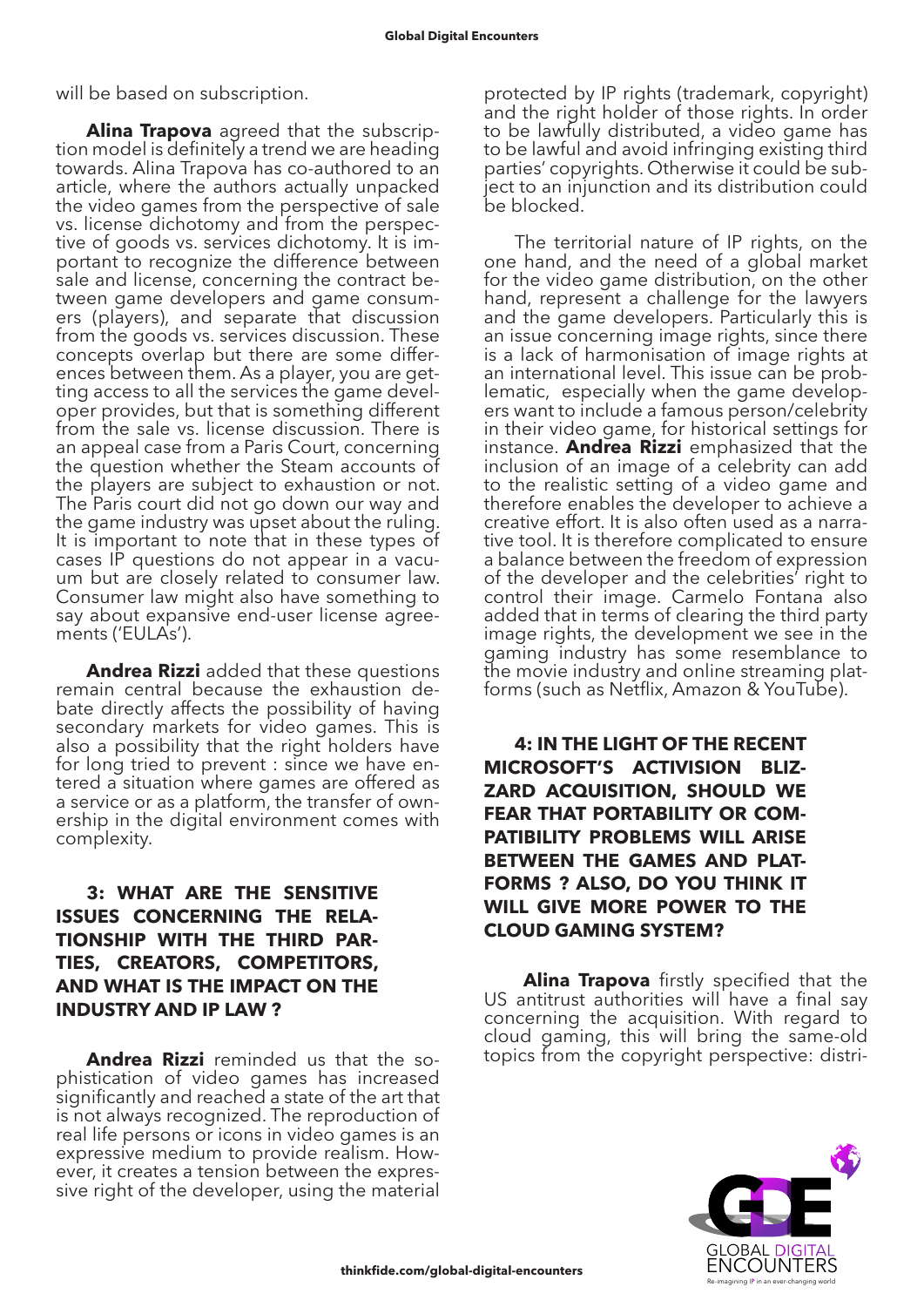bution right vs. right of communication to the public : « it is just an old wine in a new bottle, perhaps » ! Litigation will also likely arise concerning this dilemma.

**Andrea Rizzi** considered that cloud gaming is clearly the future. However, the key question is whether the technology or the infrastructure is ready to support it. We move towards this direction, like it is the case for mobile games, due to the massive increase in video game players.

Regarding the risk of a compatibility issue, **Andrea Rizzi** highlights that there is still no market definition applicable to the video game industry. Actually, during the significant merger business combination between Vivendi Games and Activision in 2008, the European Commission did not even state a clear definition of what a relevant market should be, in order to better assess the deal. According to **Andrea Rizzi**, it says a lot about the characteristic lack of attention/ sophistication by the authorities towards the video game industry.

The antitrust legal framework is still underdeveloped as it has been applied to the video games industry, it will surely be an area vastly evolving in future years and the proposed acquisition of Activision Blizzard by Microsoft of recent announcement will be the first opportunity for the European Commisssion and other antitrust Authorities to look at market definition(s) and other antitrust concepts in today's context. From an antitrust perspective, the e-sports industry, where a video game's title is administered by one publisher owning the exclusive rights to the title being played competitively, very often in the absence of any specific State-regulation, raise delicate antitrust issues also.

#### **5: CAN USERS' CREATIONS (IN MINECRAFT FOR INSTANCE) BE PROTECTED AS IP ? HOW TO DEAL WITH THE TERMS & CONDITIONS OF THE VIDEO GAME PLATFORMS?**

**Alina Trapova** raised the question of whether the user's creations protectable with IP rights actually stand in opposition to game company rights. So, who will benefit from IP protection, the Minecraft player or the publisher (Mojang Studios)?

This question appears in many different perspectives, especially through the application of artificial Intelligence and machine learning systems. In fact, several countries already have a provision in copyright Law that grant protection for computer generated work (UK and Ireland).

**Alina Trapova** explained that it would really depend on the level of freedom and creative choices that the player enjoys. Expressing as a user your own intellectual creative choices would be the crucial element to grant copyright protection.

It is therefore very difficult to reach the conclusion that players will automatically received a copyright claim on their creations, because the video game comes through the design of the programmer. Indeed, **Alina Trapova** says that it is important not to forget that the user operates with a creative constraint : « You can't go beyond the digital world delimited by the initial developers, so you may not be able to fully express yourself »

**Andrea Rizzi** pointed out that when he started as an in-house counsel for Activision Blizzard in 2008, there was almost an obsession for the publishers and the developers to actually own any piece of user generated content. This was probably driven by the fear of potential copyright claims. As of today we are seeing, a more relaxed approach whereby often the ownership of user generated content is left with the user and is not acquired. This is seen also as a fairer way to engage with the community, who may add value, especially in the imaginary world, which is constantly updated and novel. This is a shift in the way users and contributors are perceived in this new environment.

**Carmelo Fontana** added that from a his practical view, this is also consistent with the online platforms and social media services T&C's, which establish that social media platforms do not really want to wholly acquire the rights of the user-generated content from the user. A license is technically sufficient to operate the services and the platforms are not interested in whether the user can make re- distributions or transfer the content to anoth- er service. In fact, the concept of portability